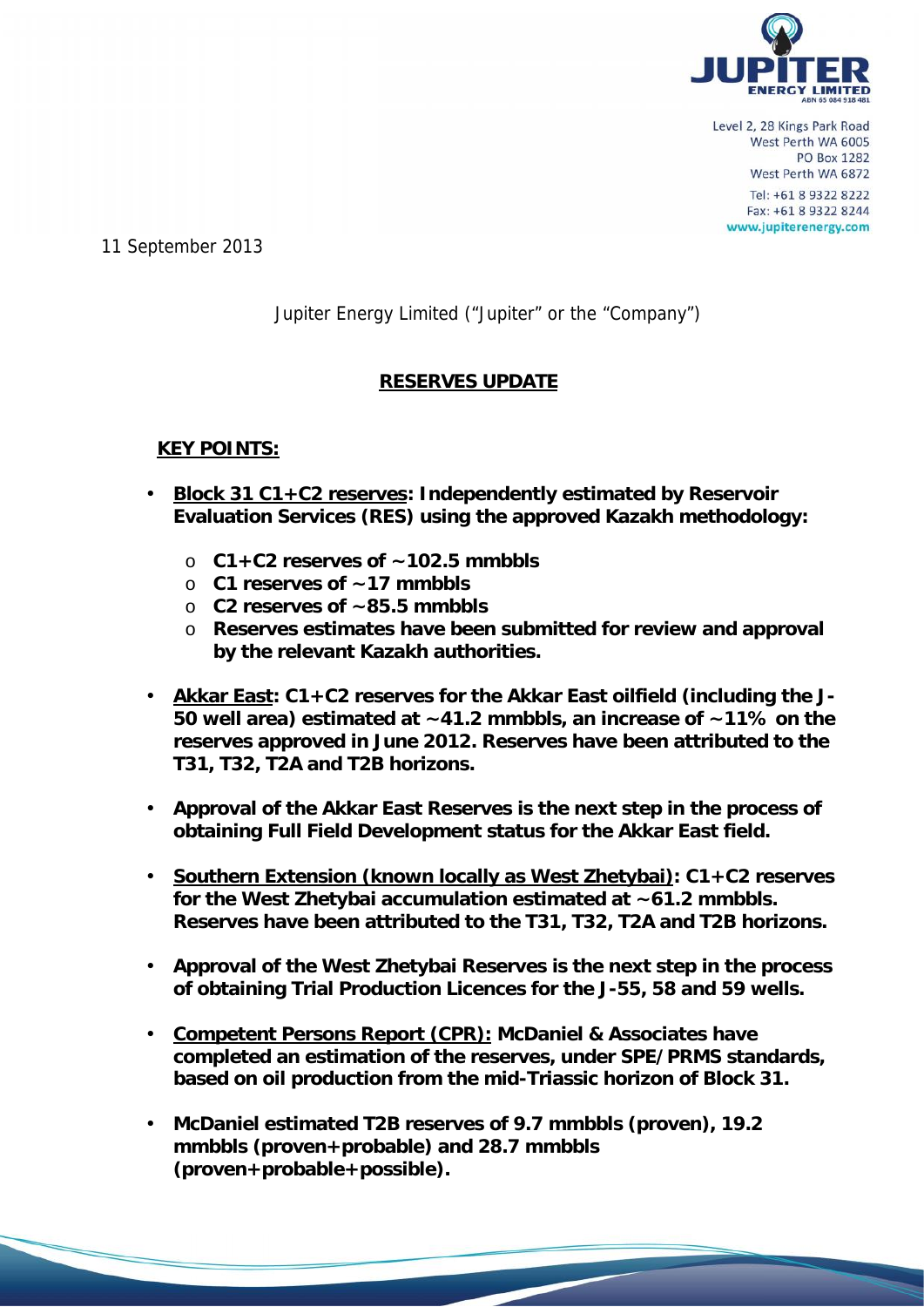- **McDaniel estimate the Net Present Value of the proven+probable reserves, at a discount rate of 10%, of ~\$US15.9/bbl (before income tax) and ~\$US11.6/bbl (after income tax).**
- **The recovery factors used by McDaniel were in a range up to 20% and averaged ~14%; RES used a recovery factor of ~27%.**
- **Forward Plan: Future work includes (i) further testing of the J-53, J- 55 and J-59 wells and (ii) general appraisal of the Southern Extension area which may include the drilling of additional wells**

Jupiter Energy Limited (ASX: "JPR" and AIM: "JPRL") presents the results of two independent reserves reports for the various accumulations on the Block 31 permit.

## **Background to the preparation of the Kazakh State Reserves Reports**

State Reserves Reports are an integral part of obtaining the necessary approvals to take wells into either Trial or Full Production.

The reports are prepared under the approved Kazakh standards which have been developed from the Russian reserves system; the standards are based on the analysis of geological attributes.

The independent Kazakh reserves institute, Reservoir Evaluation Services LLC ("RES"), has completed a review of the Akkar East and West Zhetybai oilfields as part of the on going process of developing these fields for export production. The Reserves Reports prepared by RES have now been submitted to the relevant authorities for approval and it is expected that this approval process will take approximately three months.

The submission of the Akkar East Reserves Report is the next step to progress the Akkar East field into Full Field Development. This review of the Akkar East field is a follow on to the 2012 Preliminary Reserves reports prepared by RES submitted as part of the process required to enable the J-50, J-51, J-52 and J-53 wells to be granted their respective Trial Production Licences (TPL's). These preliminary reserves were approved by the Kazakh authorities in June 2012.

The submission of the West Zhetybai Preliminary Reserves Report is the first step towards the granting of TPL's for the J-55, J-58 and J-59 wells. The Company also requires various environmental and emission approvals to complete the TPL application process for wells J-55, 58 and 59.

# **Background to the preparation of the Competent Persons Report**

The Company engaged McDaniel & Associates to prepare a Competent Person's Report (CPR) as part of the process of discussions with banks and other financing parties for a reserve based lending facility to fund the development of the Block 31 permit into Full Field Development; a pre-requisite of these discussions was a CPR based on the internationally recognised PRMS classification system to support any such debt facility.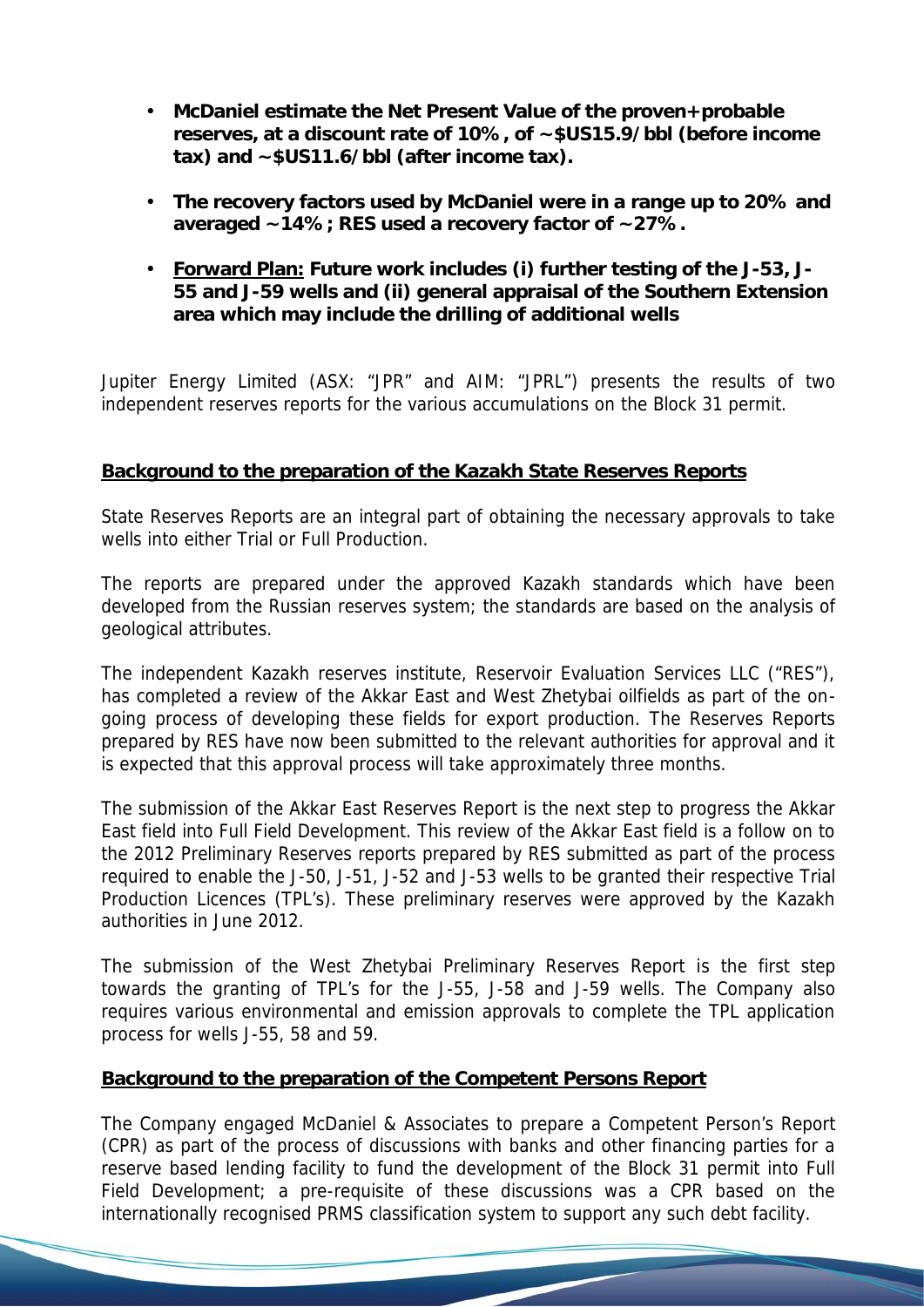### **Reserve Reports in Detail**

#### *AKKAR EAST – Reserves Report by RES*

The Akkar East accumulation covers the area delineated by the J-51, J-52 and J-53 wells and the Oil in Place (OIP) for this area has been estimated at  $~129$  mmbbls with recoverable reserves estimated at ~32.6 mmbbls. The C1 reserves have been estimated at  $\approx$  10.7 mmbbls and C2 reserves at  $\approx$  21.9 mmbbls. The recoverable reserves are based on a recovery factor of 27.2%.

The J-50 well is part of the Akkar North accumulation and the estimated recoverable reserves for this area are  $\sim 8.6$  mmbbls (C1 -  $\sim 4$  mmbbls and C2 -  $\sim 4.6$  mmbbls) bringing the total recoverable reserves in the area delineated by the wells J-50, 51, 52 and 53 to  $\sim$ 41.2 mmbbls; C1 reserves of  $\sim$ 14.7 mmbbls and C2 reserves of  $\sim$ 26.5 mmbbls.

Estimated reserves from the T31, T32, T2A and T2B horizons were used in these calculations. RES has submitted the Akkar East Reserves Report to the relevant authorities; the approval process is expected to take three months.

#### *WEST ZHETYBAI – Preliminary Reserves Report by RES*

The Southern Extension area (known locally as the West Zhetybai accumulation) covers the area delineated by the J-55, J-58 and J-59 wells and reserves have been evaluated for the T31, T32, T2A and T2B horizons. The OIP for this area has been estimated at  $\sim$  232 mmbbls (from all three horizons) with recoverable reserves estimated at  $\sim$  61.2 mmbbls. The C1 reserves have been estimated at  $\sim$  2.3 mmbbls and C2 reserves at ~58.9 mmbbls; the recoverable reserves are based on a recovery factor of 27.2%.

The higher proportion of C2 to C1 reserves indicates the need for (i) further testing of the J-55 and J-59 wells and (ii) general appraisal of the area which may include the drilling of additional wells.

RES has submitted the West Zhetybai Preliminary Reserves Report to the relevant authorities; approval is expected to take three months.

### *COMPETENT PERSONS REPORT by McDaniel – T2B Horizon*

The CPR report was prepared using the Society of Petroleum Engineers Petroleum Resources Management System (PRMS) classification system; reserves are defined as those quantities of oil which are estimated to be commercially recoverable from a known accumulation from a given date forward.

McDaniel & Associates (McDaniel) were engaged to complete an independent reserves audit of only the mid Triassic horizon as identified by wells J-50, J-51, J-52, J-53, J-55, J- 58 and J-59.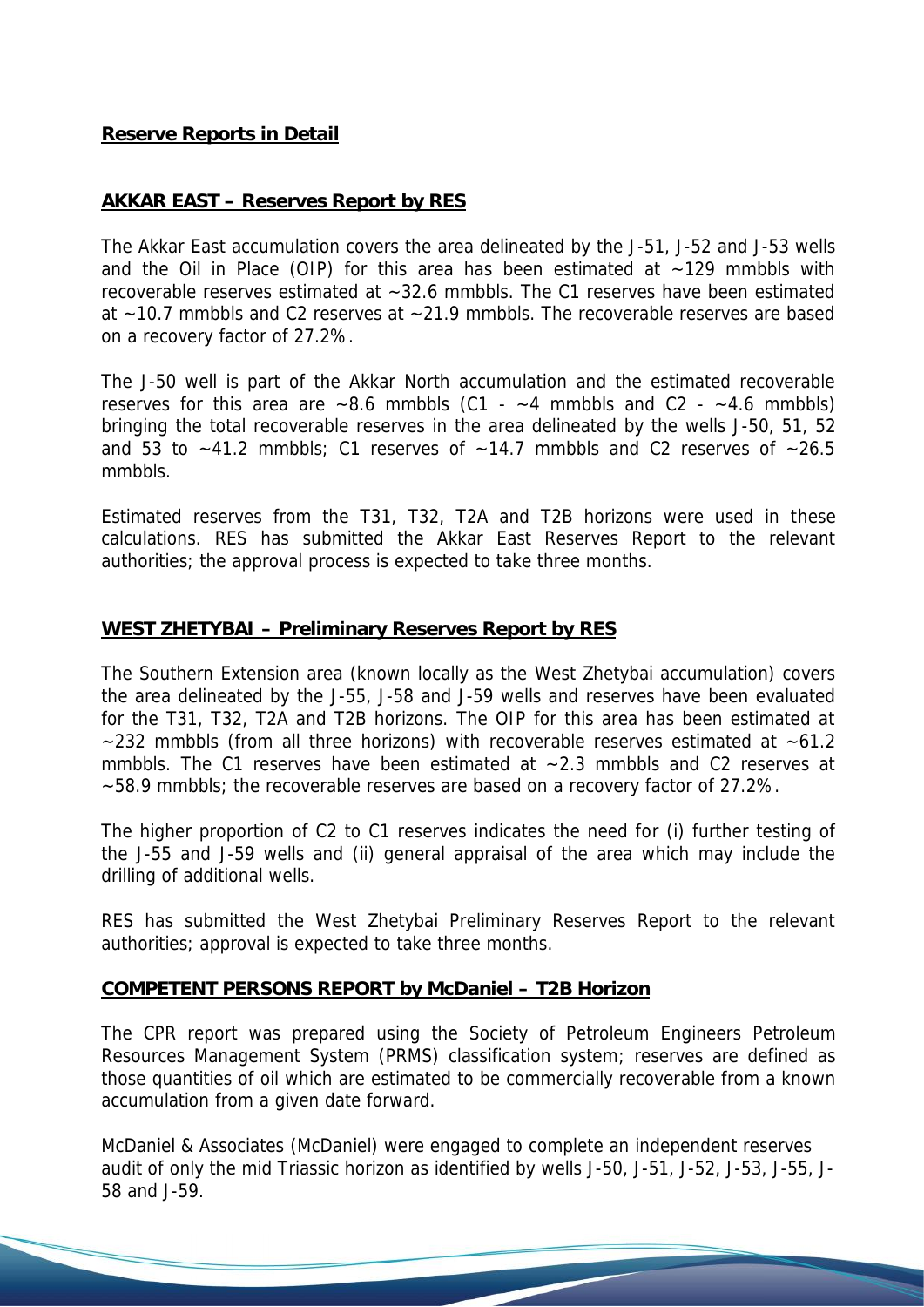One of the underlying differences between the Kazakh State Reserves classification system and PRMS classification system is that PRMS also considers the commercial uncertainties rather than only geological attributes and therefore the lack of established commercial oil flow from the J-53, J-55 and J-59 wells resulted in the reserve calculations based solely on production from the T2B horizon from wells J-50, J-51, J-52 and J-58.

The results, by reserve category, are:

- Proved Reserves: 1P 9.7 mmbbls
- Proved plus Probable Reserves: 2P 19.2 mmbbls
- Proved plus Probable plus Possible: 3P 28.7 mmbbls

As part of the work undertaken by McDaniel to establish the commercial threshold of the mid-Triassic reserves, the Net Present Value of the proved+probable reserves using a discounted cashflow model with a discount rate of 10% was calculated as ~\$US15.9/bbl pre-tax and ~\$US11.6/bbl after tax.

# *COMMENT ON RESERVE CLASSIFICATION METHODOLOGIES*

The Society of Petroleum Engineers (SPE) has published a paper entitled "Comparison of Selected Reserves and Resource Classifications and Associated Definitions" which can be found on the SPE web site at www.spe.org.

The Kazakhstan reserves classification system, which has been developed from the Russian classifications, divides geological (in-place) and recoverable reserves into various categories including C1 and C2. The basis for the evaluation, and categorisation, is the geological data set, the C1/C2 classification system does not take into consideration the commercial factors impacting the development of the identified C1 and C2 reserves.

The C1 category correlates approximately to the SPE proven undeveloped category and some of the SPE probable category, the C2 category correlates to the remainder of the SPE probable category and the SPE possible category. C2 reserves can define the upside potential of a field and are usually used as a means for determining what further appraisal work is required for the development of oil (and gas) discoveries.

Under the SPE's Petroleum Resources Management System (PRMS) reserves are defined as those quantities of oil (and gas) which are estimated to be commercially recovered from a known accumulation from a given date forward, i.e. determined on the geological *and* commercial data set.

The commercial nature of PRMS reserves is relevant in relation to the Jupiter Energy reports in that McDaniel included only a small quantity of reserves for the two areas covered by wells J-53 and J-55; further drilling work needs to be carried out to establish commercial production from these separate areas.

The RES reports based their reserve estimations associated with these wells on the basis of the wireline logs from these wells the identified oil saturated reservoirs. *COMMENT ON THE DETERMINATION OF RECOVERY FACTORS*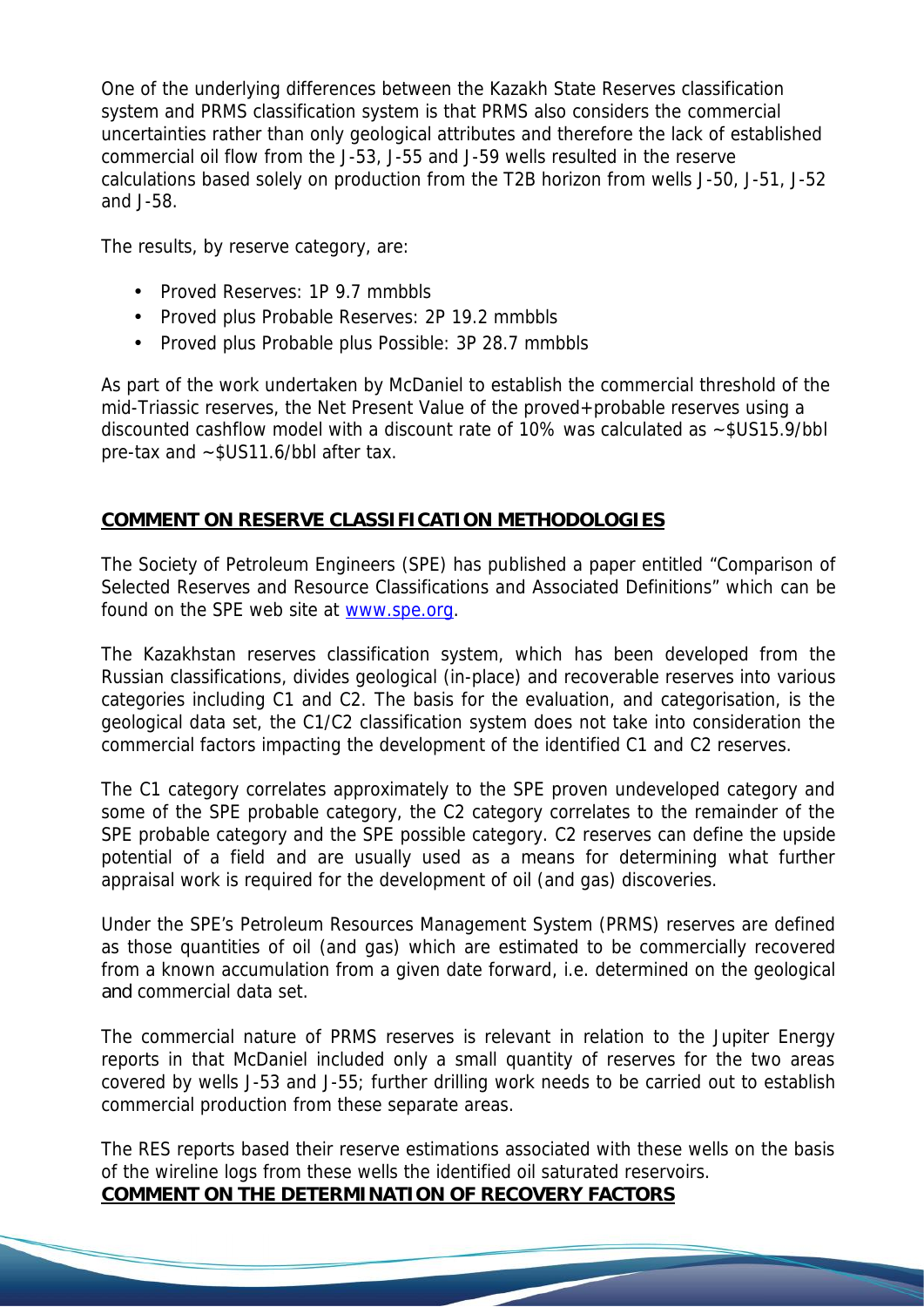RES have estimated a recovery factor of  $\sim$  27% for the two fields and consider this figure typical of the expected recovery for fields of this type and is consistent with the recovery rate that is generally accepted by the authorities for fields in the Mangistau.

McDaniel estimated a recovery factor of 14.4% for the proved+probable reserves and 19.3% for the proved+probable+possible reserves based on their experience with evaluations of other Triassic reservoirs in the region and analogous projects in Kazakhstan.

The previous CPR completed by Senergy in May 2011 used a recovery factor of ~23% which should be considered if comparing the results of the May 2011 CPR to that of the latest McDaniel report.

Estimating the future recovery from a field in its early stage of development can be subjective, the differing recovery rate used by these independent organisations has impacted the calculation of recoverable oil from the various Block 31 horizons.

#### **Forward Plan:**

The short term focus is to further evaluate the potential of wells J-53, J-55 and J-59 with the objective of establishing long term commercial production.

In addition to this testing programme, further appraisal of the accumulation on the Southern Extension may include the drilling additional appraisal wells.

#### **Summary:**

The results of both independent reserve audits confirm the prospectivity of the Block 31 permit and the Board will shortly outline a more detailed plan of the future work plan and funding arrangements.

If shareholders have any questions regarding this update report they are welcome to contact the Company on +61 89322 8222.

Geoff Gander Chairman/CEO

**ENDS**

**Enquiries:**

Jupiter Energy (+61 89 322 8222) Geoff Gander (geoff@jupiterenergy.com)

**Competent Persons Statements:**